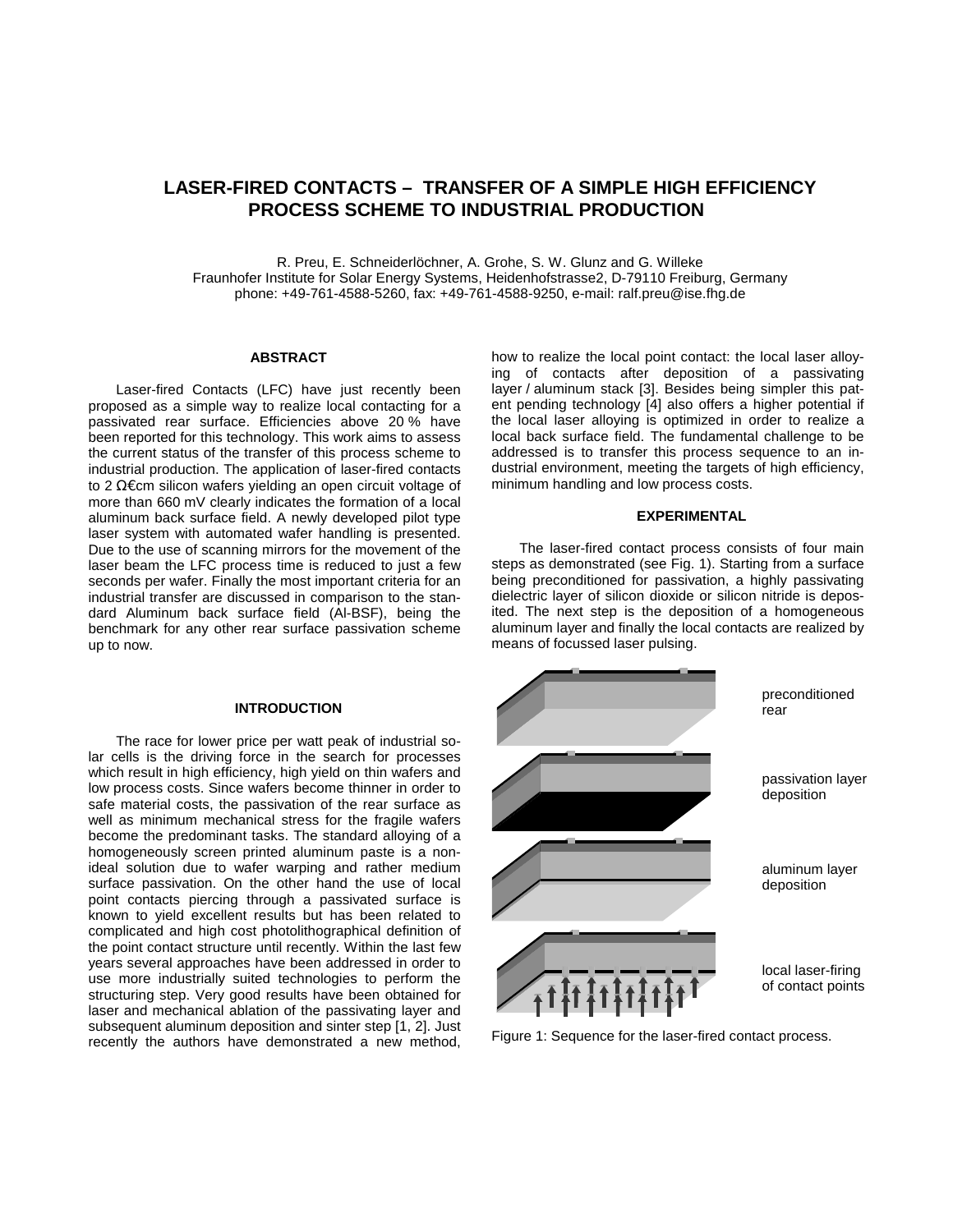The laser processing has so far mainly been performed using a q-switched, flash pumped Nd:YAG laser source operating at 1064 nm in TEM00 mode. The wafer is moved on an XY-stage moving at a maximum speed of 200 mm/s. A scanning electron microscope picture of a top view of a single laser-fired contact is shown in Fig 2.





In order to evaluate the potential of this type of process, the sequence has been adapted to our highly efficient RP-PERC (random pyramid – passivated emitter and rear cell) process [5]. This process sequence features a random pyramid front texture, a homogeneous emitter diffusion, front and rear oxide passivation and evaporated, photolithographically defined contacts. Excellent results have been obtained for 2x2 cm<sup>2</sup> cells on 250 µm thick 0.5  $\Omega$ cm p-type FZ-Si material using LFCs instead of the photolithographical defined rear pattern ( $\eta$ =21.3%, V<sub>oc</sub>=679 mV,  $J_{\text{sc}}=38.6$  mA/cm<sup>2</sup>, FF=81.1 %) [6]. The high fill factor combined with a low surface contact fraction of approx. 0.5% show the high quality of the laser-fired contacts. The high open-circuit voltage demonstrates, that the process can be applied without severe damage to the passivating layer.

Based on these very encouraging results investigations have been focussed on the potential to form a significant local aluminum back surface field (LBSF) during the alloying process. Owing to the lower specific contact resistance and the reduced surface recombination velocity below the contacts, a LBSF helps to overcome the limitations of the PERC concept when applied to silicon wafers with resistivities above 1  $Ω$  cm.

In order to analyse the quality of the laser alloying process, PERC cells have been processed on 0.5 and 2  $\Omega$  cm p-type Fz-Si without random pyramid texturing but otherwise using the standard Fraunhofer ISE process. Omitting the texture yields a higher sensitivity with respect to the open-circuit voltage due to a smaller front surface recombination velocity i.e. a smaller emitter saturation current density and with respect to light beam based locally resolving characterization methods like LBIC. Furthermore the thickness of the Aluminum coating has been varied in the range from 0.5 to 4 µm. The pitch between the laser contact points has been also varied, but a point-to-point pitch of 1000 µm seems to be a good choice in a wide range of parameter settings. Reference cells have been processed using the standard photolithographically defined contact areas with a pitch of 1000 µm on wafers of both mentioned resistivities.

As expected, the best results have been reached for LFC on 0.5 Ω cm wafers (η=18.7%, V<sub>oc</sub>=682 mV, J<sub>sc</sub>=34.1 mA/cm², FF=80.7 % ), lacking in short-circuit current due to the rather medium quality light trapping behavior for untextured surfaces with a silicon oxide AR coating.

Table 1 shows the results obtained for 2  $\Omega$  cm wafers. The open-circuit voltage as well as the fill factor are significantly higher for the laser-fired contacts than for the reference cells (mean values of 12 reference cells: V<sub>OCREF</sub>: 647 mV, FF<sub>REF</sub>: 75.9 %). This is a clear evidence for the formation at least of a weak local back surface field. The results of these experiments are discussed in more detail in [7].

Table 1. Best and mean value (4 cells) of 2x2 cm² cells with 2 µm rear aluminum layer with laser-fired (LFC) rear contacts on 2 Ω cm. The contact pitch was 1000  $\mu$ m.

| contact type | Voc<br>(mV) | J <sub>SC</sub><br>(mA/cm <sup>2</sup> ) | FF<br>(%) | n<br>(%) |
|--------------|-------------|------------------------------------------|-----------|----------|
| LFC (best)   | 661         | 34.3                                     | 79.2      | 18.0     |
| LFC (mean)   | 659         | 34.4                                     | 78.5      | 17.8     |

## **TRANSFER TO INDUSTRIAL PRODUCTION**

# **Laser processing**

As mentioned before, so far experiments have been mainly performed using a standard flash pumped Nd:YAG laser system emitting at 1064 nm. The structuring of the surface is obtained by moving the wafer on an XY-stage.

The analysis of the throughput limitations shows, that a high number of typically  $10<sup>4</sup>$  point contacts are to be written for a typical industrial solar cell. This shouldn't be critical due to the high pulse rates of q-switched lasers, as they are in the range of several tens of kHz. On the other hand due to the high mass of the moving wafer chuck, the velocity of the structuring process is limited. The laser beam has to travel a typical distance of more than 10 m for a standard wafer size of 125 x 125 mm². This means, that in order to reach a throughput of 1000 cells/hour the laser beam velocity should be significantly above 1 m/s, being a difficult task even for state-of-the-art XY–stages.

A significant throughput enhancement can be realized using a scanning laser system. Here the movement of the wafers in relation to the laser beam is performed by guiding the beam using two rotating mirrors. A further advantage of a scanning system compared to the XY-stage is that the wafer may rest during the process being highly valuable for fragile thin wafers.

Just recently a scanning laser system has been installed at Fraunhofer ISE (compare Fig. 3). The diode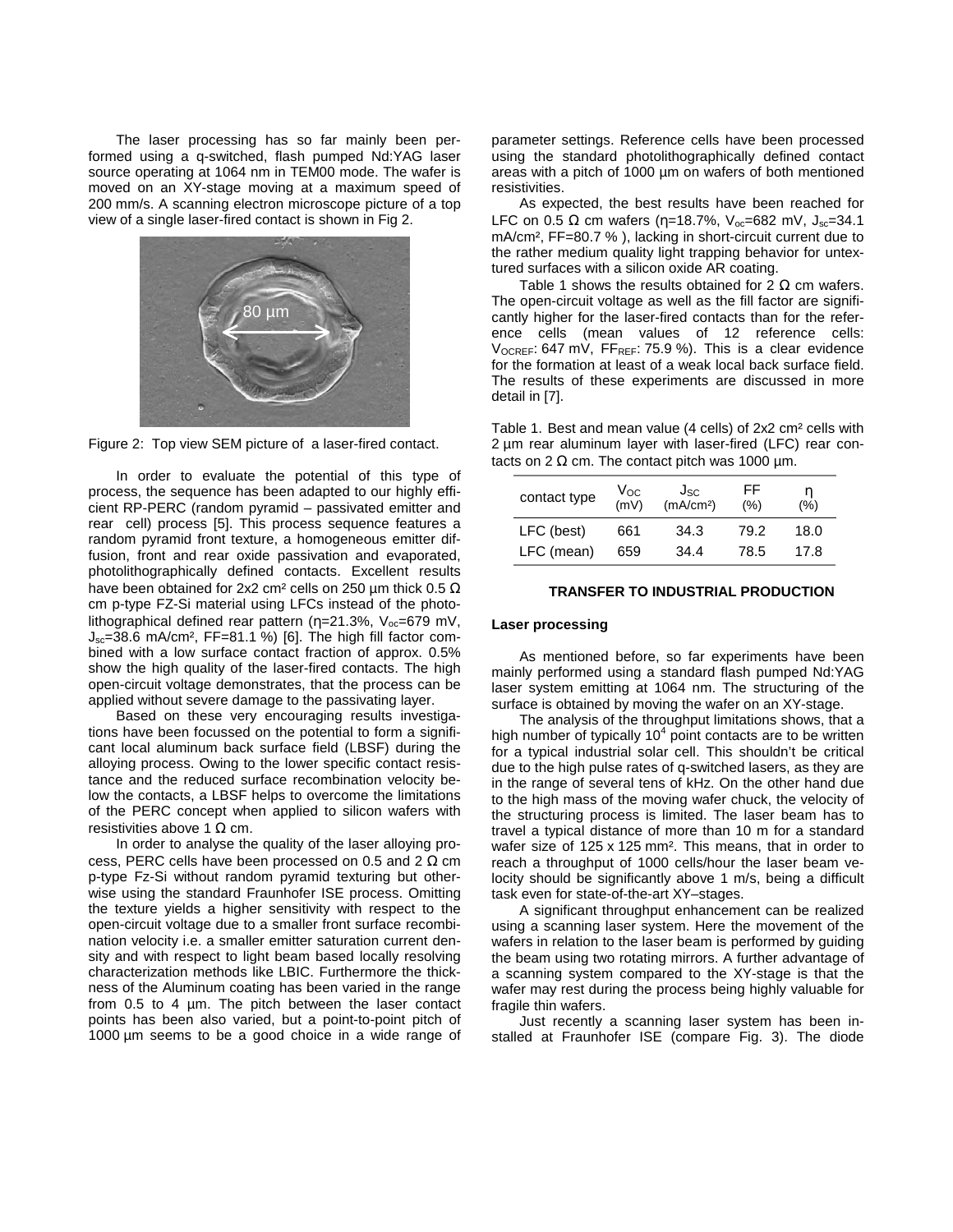pumped Nd:YAG laser can be operated at 1064 nm and, frequency-doubled at 532 nm. The focal length of the objective lens of the laser scanner is typically chosen to be 254 mm resulting in a working area of 180x180 mm<sup>2</sup> and a high depth of focus being tolerant to uneven wafer surfaces. Using the laser scanner, laser-firing of the whole rear of a 125x125 mm² can be performed in just a few seconds.



Figure 3: Pilot type scanning laser system with automated wafer handling.

The system is further equipped with automated loading and unloading including the positioning of the wafers. Special care has been taken to control the process atmosphere in order to enable steady conditions, being a rather difficult task for scanning systems. This pilot type laser system has been developed together with the German company ACR GmbH and may serve as an ideal tool in order to assess automated high throughput laser processing for manufacturing purposes.

# **Process integration**

One important feature of the laser-fired contact process is the chance to integrate all individual process steps in one vacuum unit, if silicon nitride is used as the passivating layer. First the surface is prepared for passivation by a plasma etching step, which can also be used to remove a parasitic emitter being formed during diffusion. Second the passivating silicon nitride layer is deposited by means of plasma enhanced chemical vapor deposition or sputtering. Third aluminum is deposited using a physical vapor deposition method. Finally the laser-firing can be performed within or outside of the vacuum chamber.

A single tray can then be used in order to carry the wafers through the individual compartments. An example of such an unit is shown in Fig. 4. So far processes have been realized on single wafer equipment only. Each individual step will now be addressed in order to upscale the process and the corresponding equipment will be set-up at Fraunhofer ISE.

Furthermore it has to be mentioned that also different process schemes might be of interest. Highly surface passivating silicon nitride coatings typically show a high density of fixed charges leading to an inversion layer. This inversion layer is typically shunted when local contacts are applied without performing local isolation [8]. In comparison, the passivation of a thermally grown silicon dioxide layer is much more based on a reduction of the density of surface states and shows much lower surface charge densities. The inversion channel is less significant. Thus up to now, for the application of the passivated rear concept silicon dioxide outperforms the silicon nitride passivation. As a consequence further investigations will be directed to solutions for the shunting problem and the development of process scenarios in which the passivating layer can also be a thermally grown silicon dioxide.

A further advantage of the LFC-process is, that during this step a laser edge isolation can be performed [9].

|             |  |  |  |  | Evacuation Plasma etch Silicon nitride Aluminium |              |  |  |  |
|-------------|--|--|--|--|--------------------------------------------------|--------------|--|--|--|
| and Heating |  |  |  |  |                                                  | Laser firing |  |  |  |

Figure 4: Integrated laser-fired contact production line.

#### **BENCHMARK Al-BSF**

The standard screen printed back surface field is the bench mark for any alternative rear surface passivation and contacting approach. This process consists of just two steps, the printing of the aluminum paste and the drying and firing in an infrared belt furnace. Soldering of the alloyed aluminum rear is difficult, thus an AgAl paste is typically printed on the designated areas before firing, which makes up two more steps one for printing and one for the extra drying step. Most of the industrial solar cells feature a screen printed front contact. For these the firing step is standard anyway and shouldn't be addressed to the cost for the Al-BSF formation process.

The contact resistance of a homogeneously screen printed and alloyed back surface field is very low (typically far below 0.1  $\Omega$  cm<sup>2</sup>). As a consequence the contribution of the rear contact resistance to the total series resistance of the cell is typically very low enabling high fill factors. The contact resistance of a locally contacted rear is typically higher, since it is the result of an optimization of the geometrical input parameters for the rear contact structure.

The internal reflection of a screen-printed and co-fired Al-BSF has been determined to be typically about 80% for the spectral range of interest. In the same spectral range of interest, for a sufficiently thick dielectric layer (e.g. more than 200 nm silicon dioxide) the internal reflectance of the silicon/dielectric layer/aluminum stack is above 99%.

Effective surface recombination velocities (SRV) of down to 200 cm/s have been reported for an Al-BSF, e.g. in Ref. [10]. For industrial purposes i.e. cofiring of screen printed aluminum pastes the SRV is typically supposed to be in the range of  $10<sup>3</sup>$  cm/s. The open circuit voltage of approx. 660 mV on 2 Ω cm p-type silicon reported above